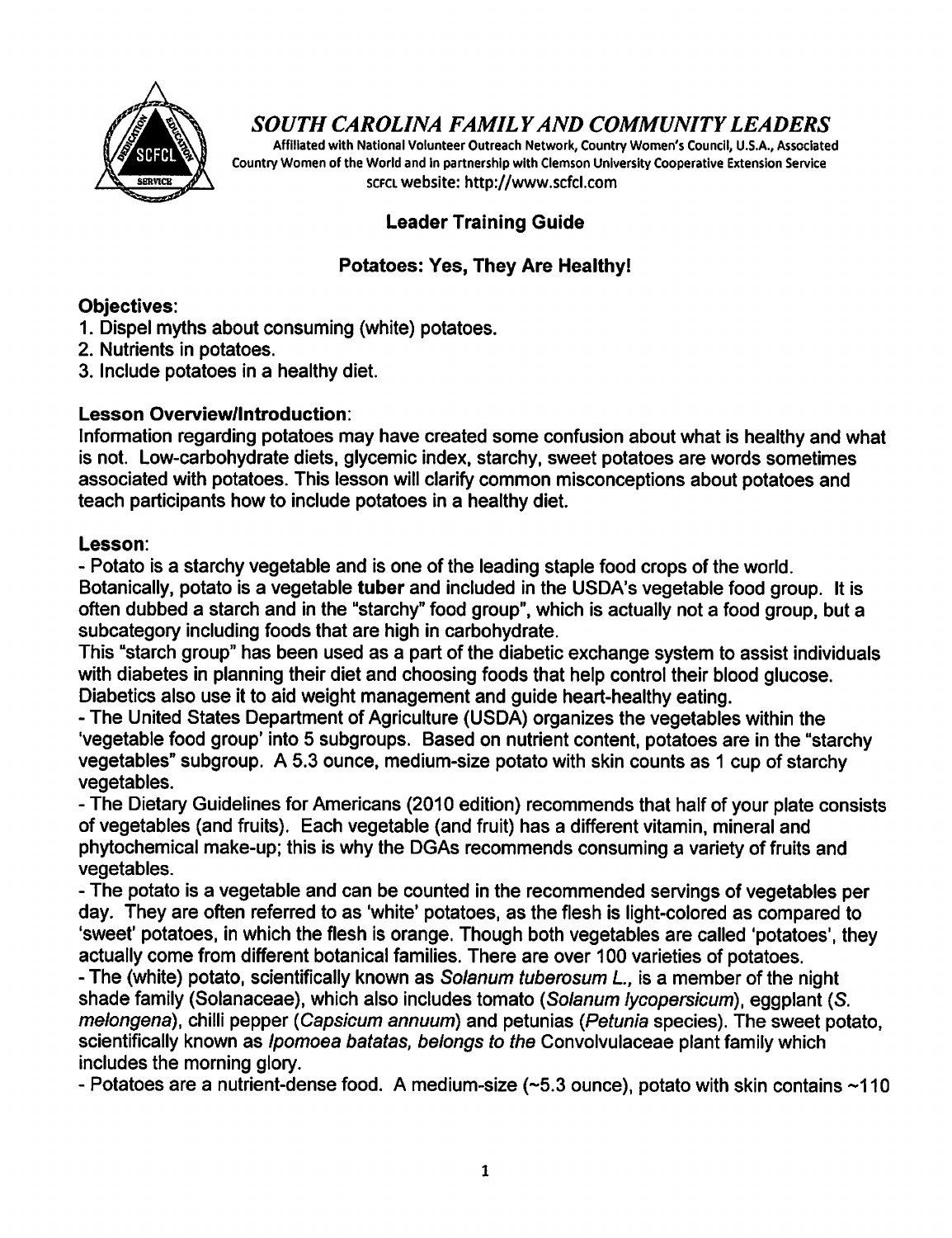calories, provides more potassium (620 grams) than a banana, half the daily value of vitamin C (45%), and contains no fat, sodium or cholesterol.

• *Potassium*

The 2010 U.S. Dietary Guidelines recommends Americans increase their intake of potassium. The Adequate Intake (Al) is 4,700 milligrams / day and it is estimated that as high as 98% of Americans do not consume enough (or nearly that amount). Research suggests a diet high in sodium and low in potassium may be one factor (of many) leading to high blood pressure and cardiovascular disease.

• *Vitamin C*

Vitamin C has many important functions; it acts as an anti-oxidant, stabilizing free radicals, helps in wound healing, keeps gums healthy and supports the body's immune system.

• *Fiber*

A medium-size potato contains 2 grams of fiber – contributing 8% of the daily value per serving. Fiber is important for digestive health and may help lower blood cholesterol.

• *Other nutrients*

A medium-size potato includes vitamin B6 (10%), which plays a role in metabolizing protein and carbohydrate, and iron  $(6%) - a$  major component of hemoglobin. Trace amounts of zinc, folate, magnesium, thiamine, phosphorous, and riboflavin are other nutrients found in potatoes.

- To control calories and fat, consider your toppings. One tablespoon of sour cream has 26 calories. Butter is much higher in calories, with 102 calories per tablespoon. Most calories in sour cream and all calories in butter come from fat. So ifyou add a tablespoon of butter and a tablespoon of sour cream to your potato, it will contain ~ 238 calories. The more butter and sour cream you add, the higher your meal in calories and artery-clogging saturated fat. Margarine also has ~100 calories per tablespoon.

### *Suggested baked potato toppings:*

- Fresh veggies, raw or lightly steamed: broccoli, onions, garlic, cauliflower, carrots, baby spinach, diced tomatoes and cucumber or, -colored lettuce.

- Beans: black, great northern, chick peas, pintos, red beans, etc.

- Non-fat or low-fat yogurt, cottage cheese, sour cream, or hard cheese.

- Herbs and spices: fresh or dried: dill, cumin, poultry seasoning, Italian seasoning, oregano, basil, parsley, paprika, onion powder, garlic powder, black, red or white pepper.

- Others: olive oil (a teaspoon), salsa

## *Lesson Summary:*

The potato is a low-cost, nutrient-dense vegetable that can be included in a healthy diet, even for individuals who want to lose weight. Healthy eating is not about eliminating a certain food or food groups. Rather, it is a diet high in nutrient-dense foods, keeping portion size in check, and keeping potato toppings 'light and lean'!

\* Please follow the advice of your doctor if you have been prescribed to follow a 'special - 'or therapeutic diet.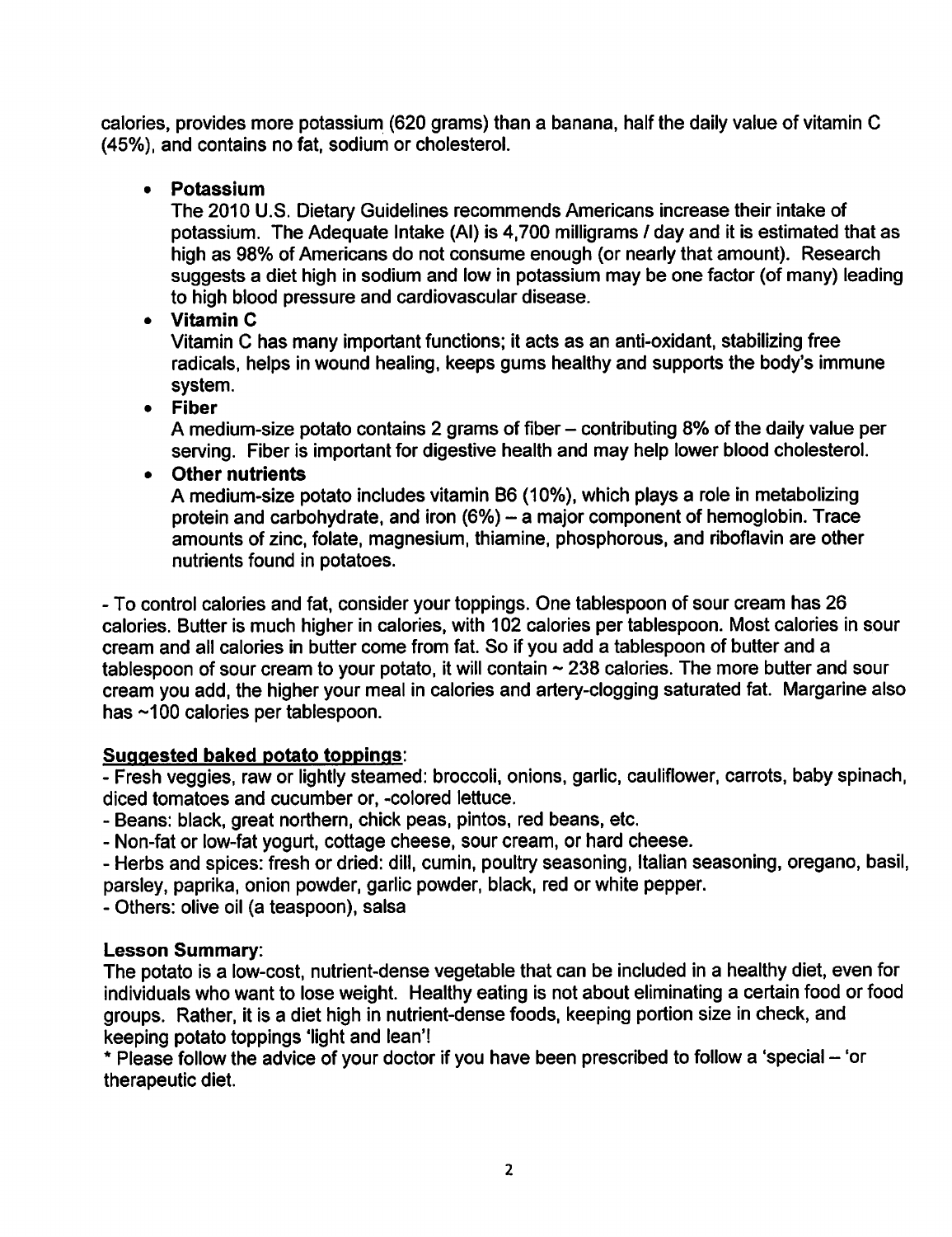### *Suggested Activities:*

- 1. Compare Nutrition Facts labels for potatoes processed with different methods. See page 4. Fill in the blanks and discuss different ways members have prepared potatoes in a healthy way.
- 2. Prepare a medium size baked potato weigh the potato and try to choose one as close to 5.3 ounces as possible. This helps participants "see" a healthy portion. Provide 3 healthy toppings from the list above  $-$  try it with no butter, no sour cream and no salt. This will also demonstrate the importance of portion size. You could do this activity as a "potluck" lunch and have each Club member bring a different, healthy topping to share. Remember - have everyone keep the portions healthy!
- 3. Purchase one each of several different varieties of potatoes and show to the group. Consider purple potatoes, fingerlings, or others that may be less commonly purchased by participants.

### *Suggested Materials:*

- Nutrition Label Comparison handout, or
- A 5.3 ounce potato and 3 healthy toppings of choice, or
- One each of several varieties of potatoes, or
- Any combination of the above activities.

*Lesson Prepared by:* Angela P. Forbes, M.S., R.D.N., L.D. Senior Regional Agent- Food Safety and Nutrition, Clemson University Extension Service

Lesson Reviewed by: Gayle Williford, County Extension Agent - Food Safety and Nutrition / 4-H. Clemson University Extension Service

Michelle Parisi, Director of Nutrition and Health Extension Programs - Food Safety and Nutrition, Clemson University Extension Service

#### *Sources/References:*

www.choosemyplate.gov www.diabetes.org www.DietaryGuidelines.gov www.clemson.edu/extension/hgic/plants/vegetables/crops/hgic1322.html www.clemson.edu/extension/hgic/plants/vegetables/crops/hgic1317.html http://extension.illinois.edu/veggies/sweetpotato.cfm http://extension.illinois.edu/veggies/potato.cfm PLOS One 2013 May 15; DOI: 10.1371/journal.pone.0063277, Adam Drewnowski, Colin D. Rehm http://www.ncbi.nlm.nih.gov/pubmed/22854410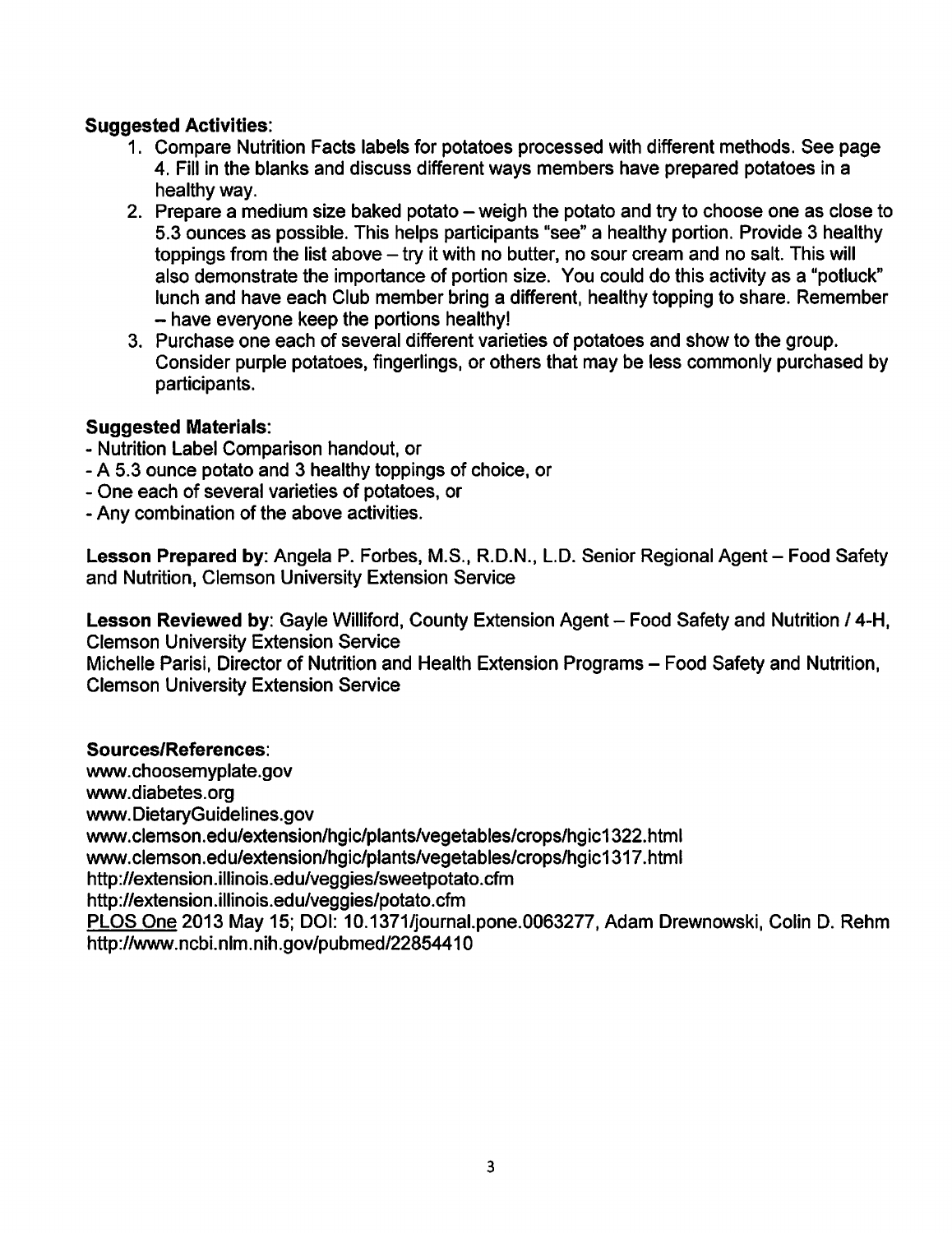**Nutrition Label Comparison** 

Some foods are very healthy in their natural form, but change when they are processed. An example of this is a potato. Potatoes are high in carbohydrate, fiber, and vitamin C. Not all foods made from potatoes are equal in nutrition, though. This activity will help you see how processing affects the nutrition of potatoes.

Directions: Use the nutrition labels below to complete the information for each type of potato product, then use that information to answer the questions on the next page.

| <b>Baked Potato</b>                                       |
|-----------------------------------------------------------|
| Nutrition Facts<br>Serving Size 1 potato (148g/5.3oz)     |
| Amount Per Serving<br>Calories from Fat 0<br>Calories 100 |
| % Daily Value*                                            |
| በ%<br><b>Total Fat Og</b>                                 |
| በ%<br>Saturated Fat 0g                                    |
| Cholesterol Omg<br>በ%                                     |
| በ%<br>Sodium 0mg                                          |
| 21%<br>Potassium 720mo                                    |
| Total Carbohydrate 26g 9%                                 |
| 12%<br>Dietary Fiber 3g                                   |
| Sugars 3g                                                 |
| Protein 4g                                                |
| Vitamin A 0% . Vitamin C 45%                              |
| Calcium 2% • Iron 6%                                      |
| Thiamin 8% • Riboflavin 2%                                |
| Niacin 8%<br>• Vitamin $B6$ 10%                           |
| • Phosphorous 6%<br>Folate 6%                             |
| Zinc 2%<br>• Magnesium 6%                                 |
| "Percont Daily Values are based on a 2,000<br>calone dat. |

| Serving Size: |  |
|---------------|--|
| Total Fat:    |  |
| Vitamin C:    |  |
| Sodium:       |  |

|                                                                                                                                       | French Fries   |                       |     |
|---------------------------------------------------------------------------------------------------------------------------------------|----------------|-----------------------|-----|
| Nutrition Facts<br>Serving Size 1 medium order 147g (147 g)                                                                           |                |                       |     |
| <b>Amount Per Serving</b>                                                                                                             |                |                       |     |
| Calories 453                                                                                                                          |                | Calories from Fat 193 |     |
|                                                                                                                                       |                | % Daily Value"        |     |
| <b>Total Fat 22g</b>                                                                                                                  |                |                       | 33% |
| Saturated Fat 4g                                                                                                                      |                |                       | 19% |
| Trans Fat                                                                                                                             |                |                       |     |
| Cholesterol Omn                                                                                                                       |                |                       | 0%  |
| Sodium 290ma                                                                                                                          |                |                       | 12% |
| Total Carbohydrate 57g                                                                                                                |                |                       | 19% |
| Dietary Fiber 5g                                                                                                                      |                |                       | 21% |
| Sugars Og                                                                                                                             |                |                       |     |
| Protein7g                                                                                                                             |                |                       |     |
| Vitamin A                                                                                                                             | 0% • Vilamin C |                       | 30% |
| Calcium                                                                                                                               | 1% • Iron      |                       | 6%  |
| "Percent Daily Values are based on a 2,000 cabine diet.<br>Your daily values may be higher or lower depending on<br>your calone needs |                |                       |     |

| Serving Size:     |  |
|-------------------|--|
| <b>Total Fat:</b> |  |
| Vitamin C:        |  |
| Sodium:           |  |

| Nutrition Facts<br>Serving Size 1 Pattie (About 64g)<br>Servings Per Container 15                                                         | Hash Brown Patties   |           |
|-------------------------------------------------------------------------------------------------------------------------------------------|----------------------|-----------|
| Amount Per Serving                                                                                                                        |                      |           |
| <b>Calories 120</b>                                                                                                                       | Calories from Fat 60 |           |
|                                                                                                                                           | % Dally Value*       |           |
| <b>Total Fat</b> 7q                                                                                                                       |                      | 11%       |
| <b>Saturated Fat 1g</b>                                                                                                                   |                      | 5%        |
| Trans Fat 0g                                                                                                                              |                      |           |
| <b>Cholesterol</b> Oma                                                                                                                    |                      | <b>D%</b> |
| <b>Sodium</b> 250ma                                                                                                                       |                      | 10%       |
| <b>Total Carbohydrate 15g</b>                                                                                                             |                      | 5%        |
| Dietary Fiber 1g                                                                                                                          |                      | 4%        |
| Sugars Og                                                                                                                                 |                      |           |
| Protein 1g                                                                                                                                |                      |           |
| Vitamin A 0%                                                                                                                              | Vitamin C 2%         |           |
| Calcium 0%                                                                                                                                | Iron 2%              |           |
| ' Porcent Daily Values are based on a 2,000 calorie<br>diet. Your daily values moy be higher or lower<br>depending on your calorle nieds: |                      |           |

| Serving Size: _ |  |
|-----------------|--|
| Total Fat:      |  |
| Vitamin C:      |  |
| Sodium:         |  |
|                 |  |

| <u> Potato Chips</u><br><b>Nutrition Facts</b>                                                                                          |   |                           |
|-----------------------------------------------------------------------------------------------------------------------------------------|---|---------------------------|
|                                                                                                                                         |   |                           |
| Serving Size 1 oz.                                                                                                                      |   |                           |
|                                                                                                                                         |   |                           |
| <b>Amount Por Servins</b>                                                                                                               |   |                           |
| Calorios 160                                                                                                                            |   | Catories from Fat 90      |
|                                                                                                                                         |   | % Daily Value             |
| Total Fat 10g                                                                                                                           |   | 16%                       |
| <b>Saturated Fat 1g</b>                                                                                                                 |   | 54                        |
| Trans Fat Og                                                                                                                            |   |                           |
| Cholesterol Omo                                                                                                                         |   |                           |
| Sodium 160mg                                                                                                                            |   |                           |
| <b>Potassium 340</b> mn                                                                                                                 |   | 10.                       |
| Total Carbohydrate 14g                                                                                                                  |   | 87                        |
| Diatary Fiber 1g                                                                                                                        |   | 4%                        |
| Sugars Og                                                                                                                               |   |                           |
| Protein 20                                                                                                                              |   |                           |
|                                                                                                                                         |   |                           |
| Vitamin A 0%                                                                                                                            | ٠ | Vitamin C 10%             |
| Calcium 0%                                                                                                                              |   | Iran O%                   |
| Vitamin E 6%                                                                                                                            | ٠ | Thiamin 2%                |
| Niacin 4%                                                                                                                               |   | Vitamin B <sub>o</sub> 6% |
| Phosphonus 4%                                                                                                                           |   |                           |
| * Percent Daily Values are based on a 2,000 calone<br>diet. Your daily values may be higher or lower<br>depending on your patone needs: |   |                           |

| Serving Size: _ |  |
|-----------------|--|
| Total Fat: _    |  |
| Vitamin C:      |  |
| Sodium:         |  |

www.superkidsnutrition.com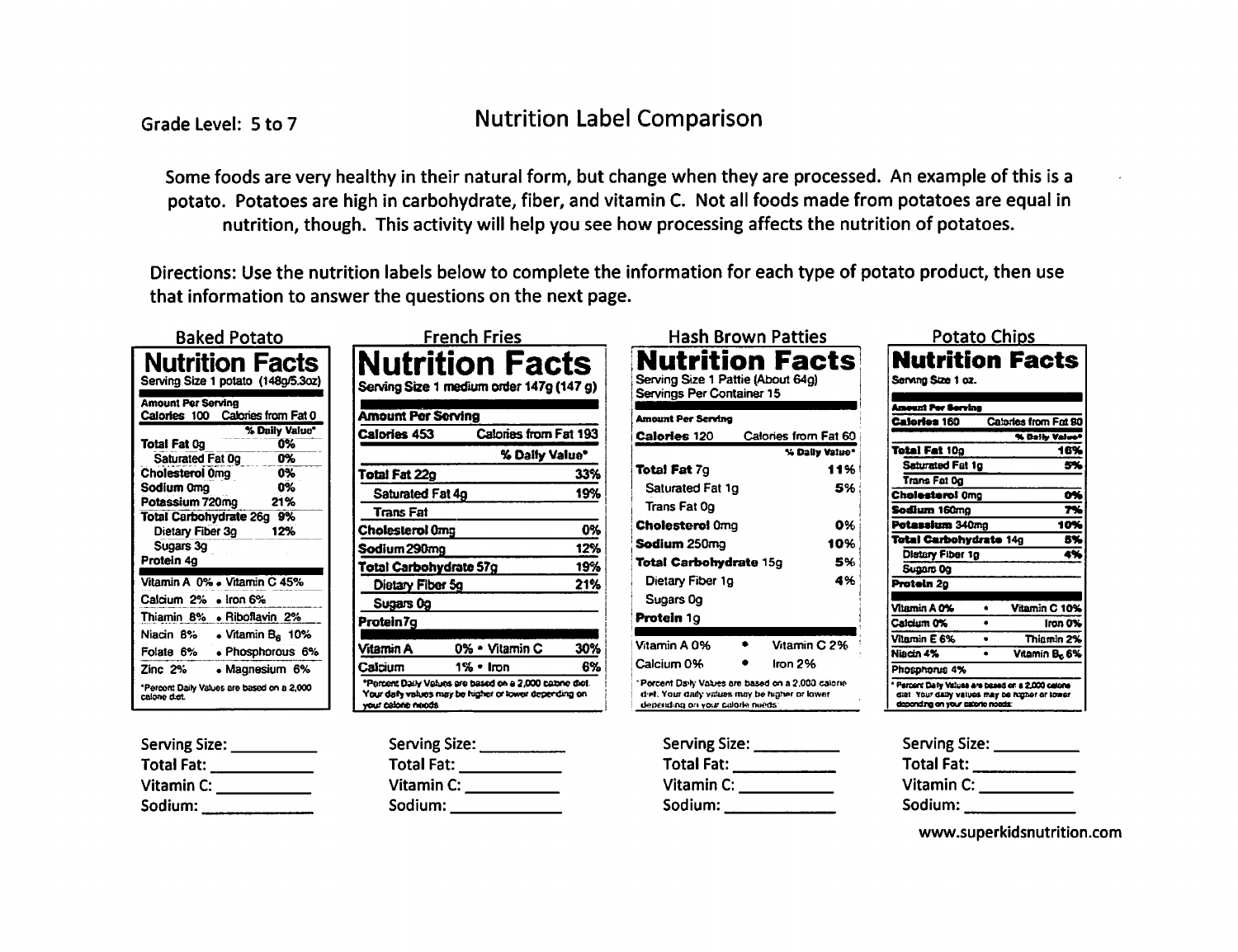| Answer the following questions using the information from the last page.                                                                               |
|--------------------------------------------------------------------------------------------------------------------------------------------------------|
| the different types of potato products. Rank them from lowest to highest.<br>1. Compare the total fat content of<br>$\div$                             |
| $\frac{1}{2}$ $\frac{1}{2}$                                                                                                                            |
| 2. Compare the Vitamin C content of the different types of potato products. Rank them from lowest to highest.<br>$\dot{+}$                             |
| $\frac{1}{2}$ $\frac{1}{2}$                                                                                                                            |
| 3. Compare the sodium content of the different types of potato products. Rank them from lowest to highest.<br>$\dot{+}$<br>$\frac{1}{2}$ $\frac{1}{2}$ |
|                                                                                                                                                        |
| n a potato when it is processed into other products?<br>4. What happens to the Vitamin Cir                                                             |
| you think is most nutritious? Explain how you came up with this answer.<br>5. Which of the potato products do                                          |
| ©www.superkidsnutrition.com                                                                                                                            |